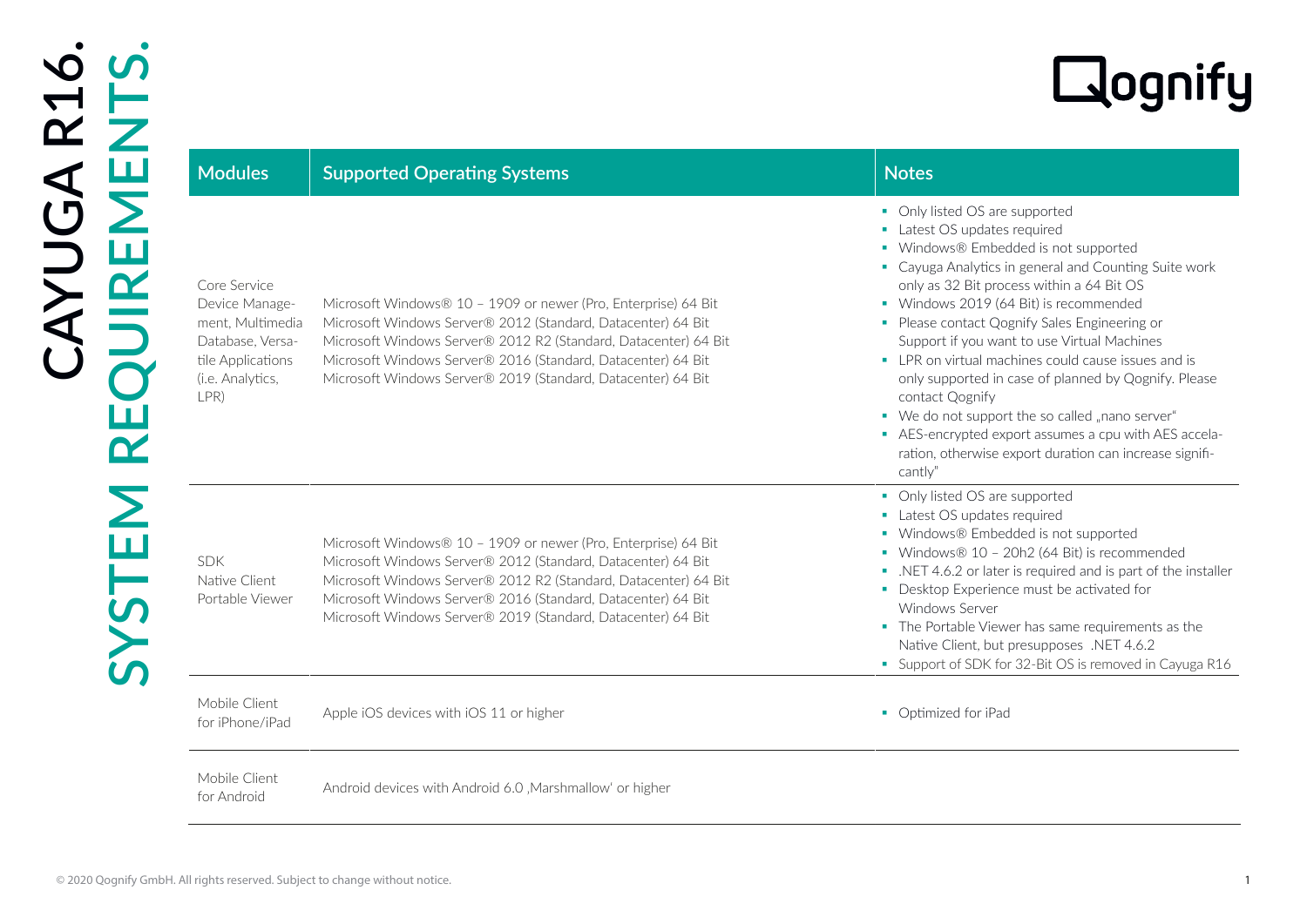| <b>Modules</b>         | <b>Supported Operating Systems</b>                                                                                                                                                                                                                                | <b>Notes</b>                                                                                                                                                                            |
|------------------------|-------------------------------------------------------------------------------------------------------------------------------------------------------------------------------------------------------------------------------------------------------------------|-----------------------------------------------------------------------------------------------------------------------------------------------------------------------------------------|
| Webclient              | Google Chrome >= 80<br>Mozilla Firefox >= 73<br>Microsoft Internet Explorer >= 11<br>Microsoft Edge, Apple Safari, Opera                                                                                                                                          | • Google Chrome recommended                                                                                                                                                             |
| <b>BVI Server</b>      | Microsoft Windows® 10 - 1909 or newer (Pro, Enterprise) 64 Bit<br>Microsoft Windows Server® 2012 R2 (Standard, Datacenter) 64 Bit<br>Microsoft Windows Server® 2016 (Standard, Datacenter) 64 Bit<br>Microsoft Windows Server® 2019 (Standard, Datacenter) 64 Bit | • Only listed OS are supported<br>• Windows® Embedded is not supported<br>• Windows 2019 (64 Bit) is recommended<br>• We do not support the so called "nano server"                     |
| <b>BVI Client</b>      | Microsoft Windows® 10 - 1909 or newer (Pro, Enterprise) 64 Bit<br>Microsoft Windows Server® 2012 R2 (Standard, Datacenter) 64 Bit<br>Microsoft Windows Server® 2016 (Standard, Datacenter) 64 Bit<br>Microsoft Windows Server® 2019 (Standard, Datacenter) 64 Bit | • Only listed OS are supported<br>• Windows® Embedded is not supported<br>• Windows® 10 - 20H2 (64 Bit) is recommended<br>. NET 4.6.2 or later is required and is part of the installer |
| <b>BVI Web Service</b> | Google Chrome >= 80<br>Mozilla Firefox >= 73<br>Microsoft Internet Explorer >= 11<br>Microsoft Edge, Apple Safari, Opera                                                                                                                                          | • Google Chrome recommended                                                                                                                                                             |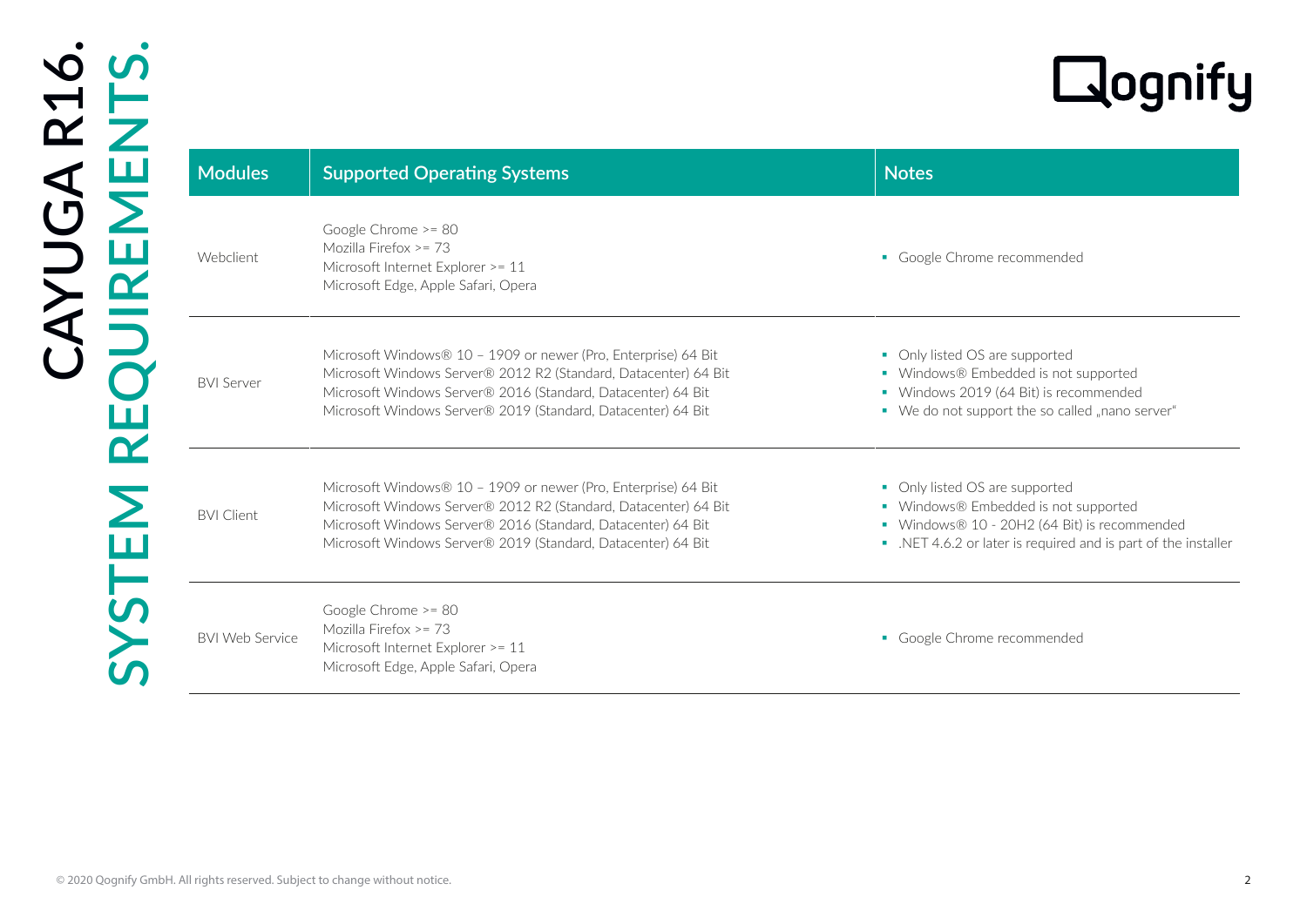|                                                                                                |                                                                                                                                                                                                                                                                                                                                                                                                                                                                                                                                                                                                                                                                                                                                                  |              | Lognify |
|------------------------------------------------------------------------------------------------|--------------------------------------------------------------------------------------------------------------------------------------------------------------------------------------------------------------------------------------------------------------------------------------------------------------------------------------------------------------------------------------------------------------------------------------------------------------------------------------------------------------------------------------------------------------------------------------------------------------------------------------------------------------------------------------------------------------------------------------------------|--------------|---------|
| <b>Type of installation</b>                                                                    | Hardware requirement                                                                                                                                                                                                                                                                                                                                                                                                                                                                                                                                                                                                                                                                                                                             | <b>Notes</b> |         |
| Core Service<br>running as Master<br>connected to<br>Core Service Slaves (CSS)                 | Recommended for <50 Core Service Slaves:<br>CPU : Intel Core i5-9400 @ 2.90GHz or Intel Xeon E-2124G @ 3.40GHz or<br>Intel Xeon E-2224G @ 3.50GHz<br>RAM 16 GB<br>Recommended for <200 Core Service Slaves:<br>CPU : Intel Core i5-9600K @ 3.70GHz or Intel Xeon E-2126G @ 3.30GHz or<br>Intel Xeon E-2226G @ 3.40GHz<br><b>RAM: 24 GB</b><br>Recommended for >200 Core Service Slaves:<br>CPU : Intel Core i7-9700K @ 3.60GHz or Intel Xeon E-2186G @ 3.80GHz or<br>Intel Xeon E-2276G @ 3.80GHz<br><b>RAM: 32 GB</b><br>HDD: 500 GB free disk space @ 7200 RPM or SSD<br>Network: Ethernet with 1000 MBit/s<br>Minimum:<br>CPU: Intel Core i5-7400 @ 3.00GHz<br>RAM: 8 GB<br>HDD: 100 GB free disk space<br>Network: Ethernet with 1000 MBit/s |              |         |
| Core Service<br>running as Master<br>without<br>Core Service Slaves (CSS)<br>or running as CSS | Recommended:<br>CPU : Intel Core i5-9600K @ 3.70GHz or Intel Xeon E-2126G @ 3.30GHz or<br>Intel Xeon E-2226G @ 3.40GHz<br><b>RAM: 16 GB</b><br>HDD: 500 GB free disk space @ 7200 RPM or SSD<br>Network: Ethernet with 1000 MBit/s<br>Minimum:<br>CPU: Intel Pentium G4560 @ 3.50GHz<br>RAM: 8 GB<br>HDD: 100 GB free disk space<br>Network: Ethernet with 1000 MBit/s                                                                                                                                                                                                                                                                                                                                                                           |              |         |

## **Recommended:**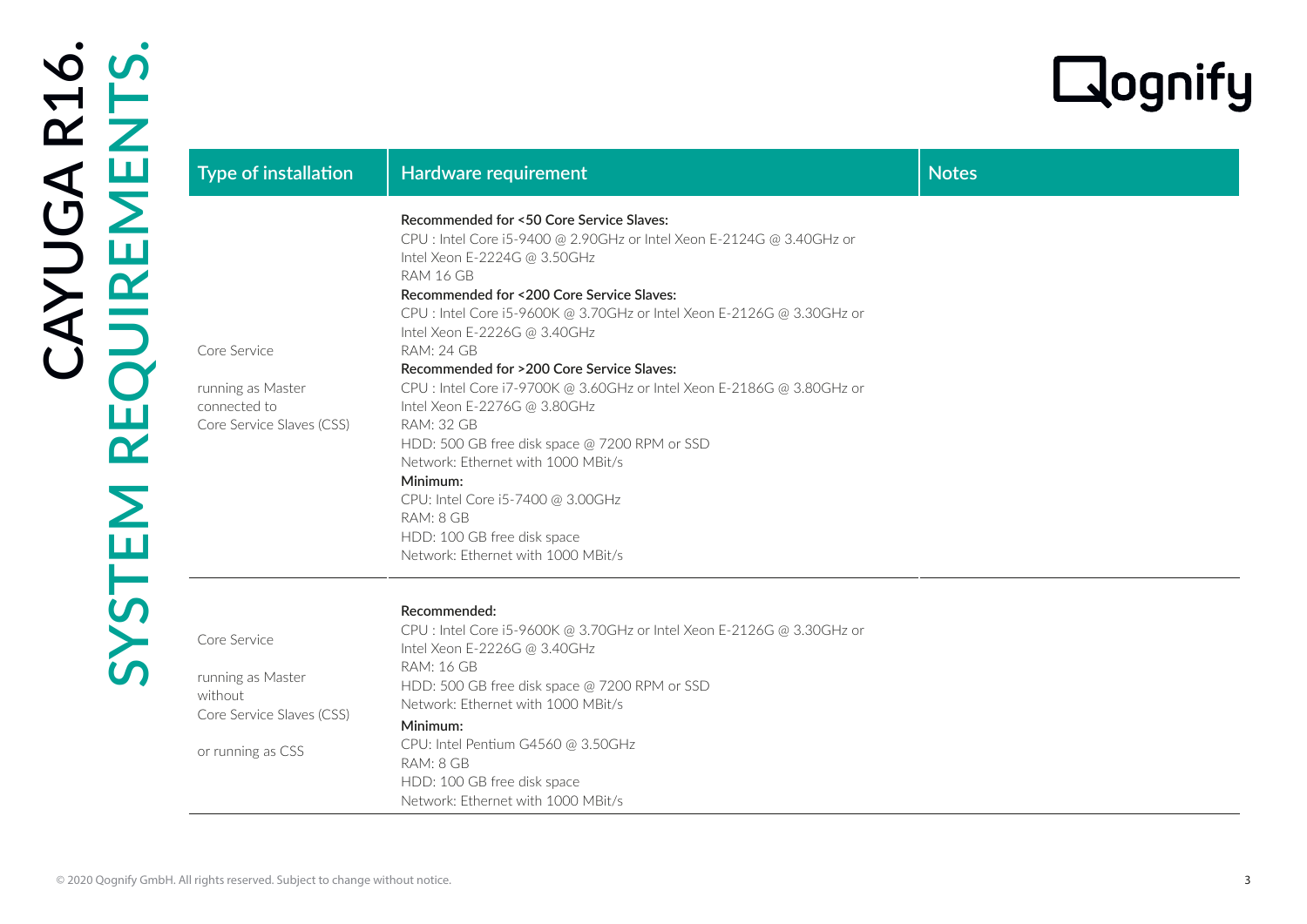| Type of installation                                                         | Hardware requirement                                                                                                                                                                                                                                                                                                                                                       | <b>Notes</b>                                                                                                                    |
|------------------------------------------------------------------------------|----------------------------------------------------------------------------------------------------------------------------------------------------------------------------------------------------------------------------------------------------------------------------------------------------------------------------------------------------------------------------|---------------------------------------------------------------------------------------------------------------------------------|
| Core Service<br>Device Management (DM)<br>(video throughput<br>< 20 MByte/s) | Recommended:<br>CPU: Intel Core i5-9600K @ 3.70GHz or Intel Xeon E-2126G @ 3.30GHz or<br>Intel Xeon E-2226G @ 3.40GHz<br><b>RAM: 16 GB</b><br>HDD: 500 GB free disk space @ 7200 RPM or SSD<br>Network: Ethernet with 1000 MBit/s<br>Minimum:<br>CPU: Intel Pentium Gold G5420 @ 3.80GHz<br>RAM: 8 GB<br>HDD: 100 GB free disk space<br>Network: Ethernet with 1000 MBit/s | • The minimum recommendation can handle up<br>to 25 cameras with up to 10 MByte/s video<br>throughput in total                  |
| Device Management (DM)<br>(video throughput<br>< 40 MByte/s)                 | Recommended:<br>CPU: Intel Core i5-9600K @ 3.70GHz or Intel Xeon E-2126G @ 3.30GHz or<br>Intel Xeon E-2226G @ 3.40GHz<br><b>RAM: 16 GB</b><br>HDD: 500 GB free disk space @ 7200 RPM or SSD<br>Network: Ethernet with 1000 MBit/s                                                                                                                                          |                                                                                                                                 |
| Device Management (DM)<br>(video throughput<br>< 60 MByte/s)                 | Recommended:<br>CPU: Intel Core i7-9700K @ 3.60GHz or Intel Xeon E-2186G @ 3.80GHz or<br>Intel Xeon E-2276G @ 3.80GHz<br><b>RAM: 16 GB</b><br>HDD: 500 GB free disk space @ 7200 RPM or SSD<br>Network: Ethernet with 1000 MBit/s                                                                                                                                          | • Get in touch with Qognify Sales Engineering for<br>detailed project planning in case you want to<br>use more video throughput |
| Versatile Applications<br>(i.e. Analytics, LPR)                              | See Device Management<br>Server-side Motion Detection depends on hardware and configuration of video<br>streams. With a server based on a Intel Xeon Gold 5217 and Full HD video streams,<br>up to 100 streams can be recorded and analyzed.                                                                                                                               | • Please contact Qognify Sales Engineering or<br>Support to get a precise recommendation                                        |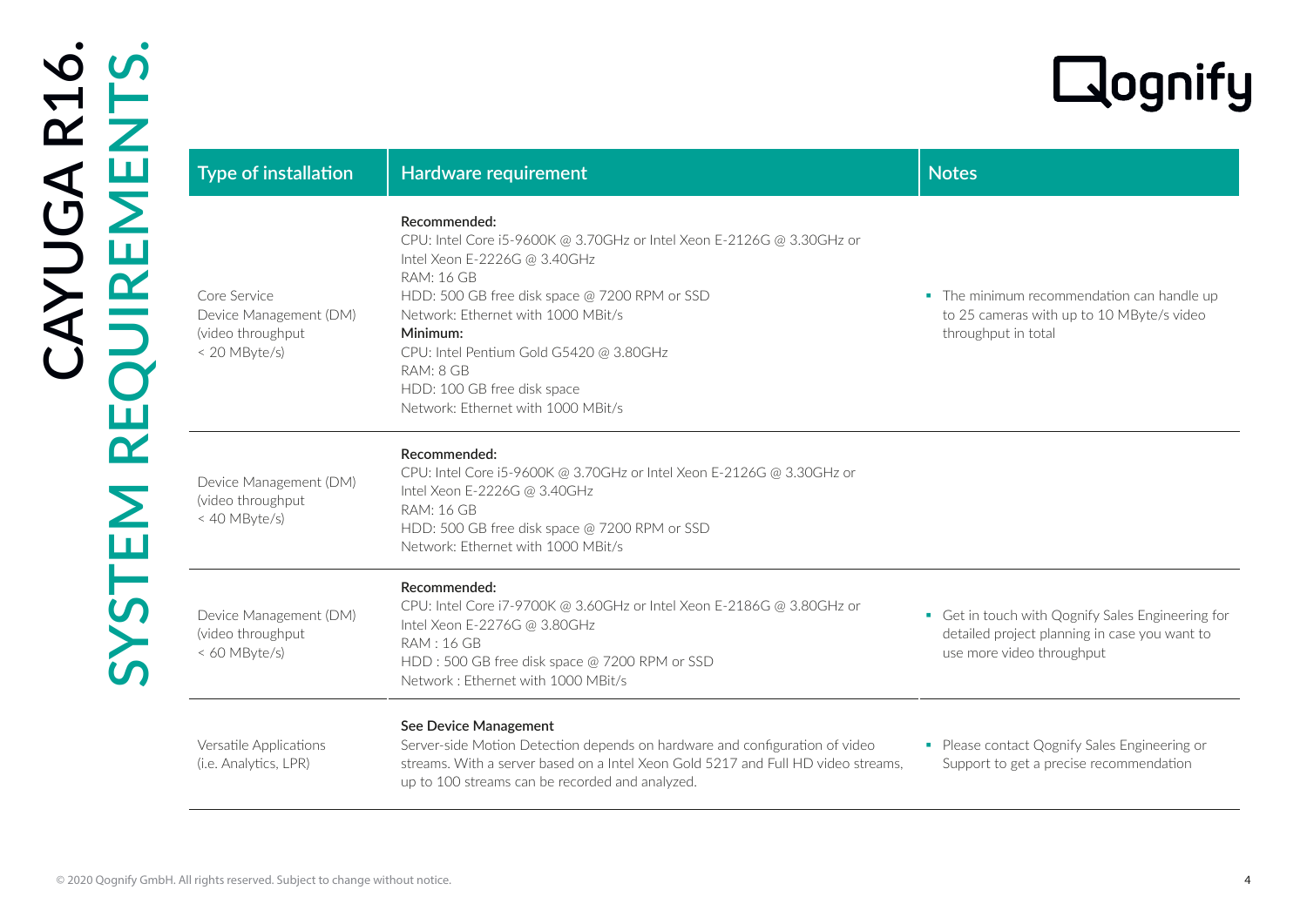| Type of installation | Hardware requirement                                                                                                                                                                                                                                                                                                                                                                                                                                                                                                                                                                                                                                                                                                                                                                                                                        | <b>Notes</b>                                                                                                                                                                                                                                                                                                                                                                                                                                                                                                                                                    |
|----------------------|---------------------------------------------------------------------------------------------------------------------------------------------------------------------------------------------------------------------------------------------------------------------------------------------------------------------------------------------------------------------------------------------------------------------------------------------------------------------------------------------------------------------------------------------------------------------------------------------------------------------------------------------------------------------------------------------------------------------------------------------------------------------------------------------------------------------------------------------|-----------------------------------------------------------------------------------------------------------------------------------------------------------------------------------------------------------------------------------------------------------------------------------------------------------------------------------------------------------------------------------------------------------------------------------------------------------------------------------------------------------------------------------------------------------------|
| Native Client / SDK  | Recommended:<br>CPU: Intel Core i7-9700K @ 3.60GHz or Intel Xeon E-2186G @ 3.80GHz or<br>Intel Xeon E-2276G @ 3.80GHz<br><b>RAM: 16 GB</b><br>HDD: 50 GB free disk space @ 7200 RPM or SSD<br>Network: Ethernet with 1000 MBit/s<br>Graphics Adapter: At least 4GB GDDR5 RAM,<br>memory bandwidth at least 100 GB/sec.<br>Minimum:<br>CPU: Intel Pentium Gold G5420 @ 3.80GHz<br>RAM: 4 GB<br>HDD: 10 GB free disk space<br>Network: Ethernet with 100 MBit/s or faster<br>Dedicated Graphics Adapter without Shared Memory, 16 Mio. colors, supporting<br>DirectX 9.0 or higher, Memory Bandwidth >= 100 GB/s, Memory Size >= 2 GB<br>Recommended display resolution:<br>1920 x 1080 or higher<br>Minimum display resolution:<br>1280 x 768 (with text size 100%)<br>1600 x 960 (with text size 125%)<br>1920 x 1152 (with text size 150%) | • Deviation from the recommendation can cause<br>stumbling rendering and other negative side<br>effects<br>• onboard graphic is not supported<br>• We recommend not to use more than one<br>Graphics Adapter<br>• Please use always the latest graphics adapter-<br>drivers<br>• Qognify recommends not to use Nvidia NVS,<br>Mobile or Matrox graphic cards (Performance<br>too low)<br>• For further Graphics Cards information please<br>read https://downloads.seetec-video.com/filead-<br>min/01DL/doc/Qognify.Cayuga.graphics.cards.<br>suggestion-EN.pdf |
| <b>BVI Server</b>    | Minimum:<br>CPU : Intel Core i7-9700K @ 3.60GHz or Intel Xeon E-2186G @ 3.80GHz or<br>Intel Xeon E-2276G @ 3.80GHzz<br><b>RAM: 16 GB</b><br>HDD: 500 GB free disk space @ 7200 RPM or SSD<br>Network: Ethernet with 1000 MBit/s                                                                                                                                                                                                                                                                                                                                                                                                                                                                                                                                                                                                             | We recommend a dedicated SSD for BVI Server<br>with 100 GB free disk space                                                                                                                                                                                                                                                                                                                                                                                                                                                                                      |
| <b>BVI Client</b>    | See "Native Client", but at least 16 GB RAM mandatory                                                                                                                                                                                                                                                                                                                                                                                                                                                                                                                                                                                                                                                                                                                                                                                       | See all notes for "Native Client"                                                                                                                                                                                                                                                                                                                                                                                                                                                                                                                               |

## **Recommended:**

## Deviation from the recommendation can cause stumbling rendering and other negative side effects

- onboard graphic is not supported
- We recommend not to use more than one Graphics Adapter
- **Please use always the latest graphics adapter**drivers
- Qognify recommends not to use Nvidia NVS, Mobile or Matrox graphic cards (Performance too low)
- **For further Graphics Cards information please** read [https://downloads.seetec-video.com/filead](https://downloads.seetec-video.com/fileadmin/01DL/doc/Qognify.Cayuga.graphics.cards.suggestion-EN.pdf)[min/01DL/doc/Qognify.Cayuga.graphics.cards.](https://downloads.seetec-video.com/fileadmin/01DL/doc/Qognify.Cayuga.graphics.cards.suggestion-EN.pdf) [suggestion-EN.pdf](https://downloads.seetec-video.com/fileadmin/01DL/doc/Qognify.Cayuga.graphics.cards.suggestion-EN.pdf)

| We recommend a dedicated SSD for BVI Server |
|---------------------------------------------|
| with 100 GB free disk space                 |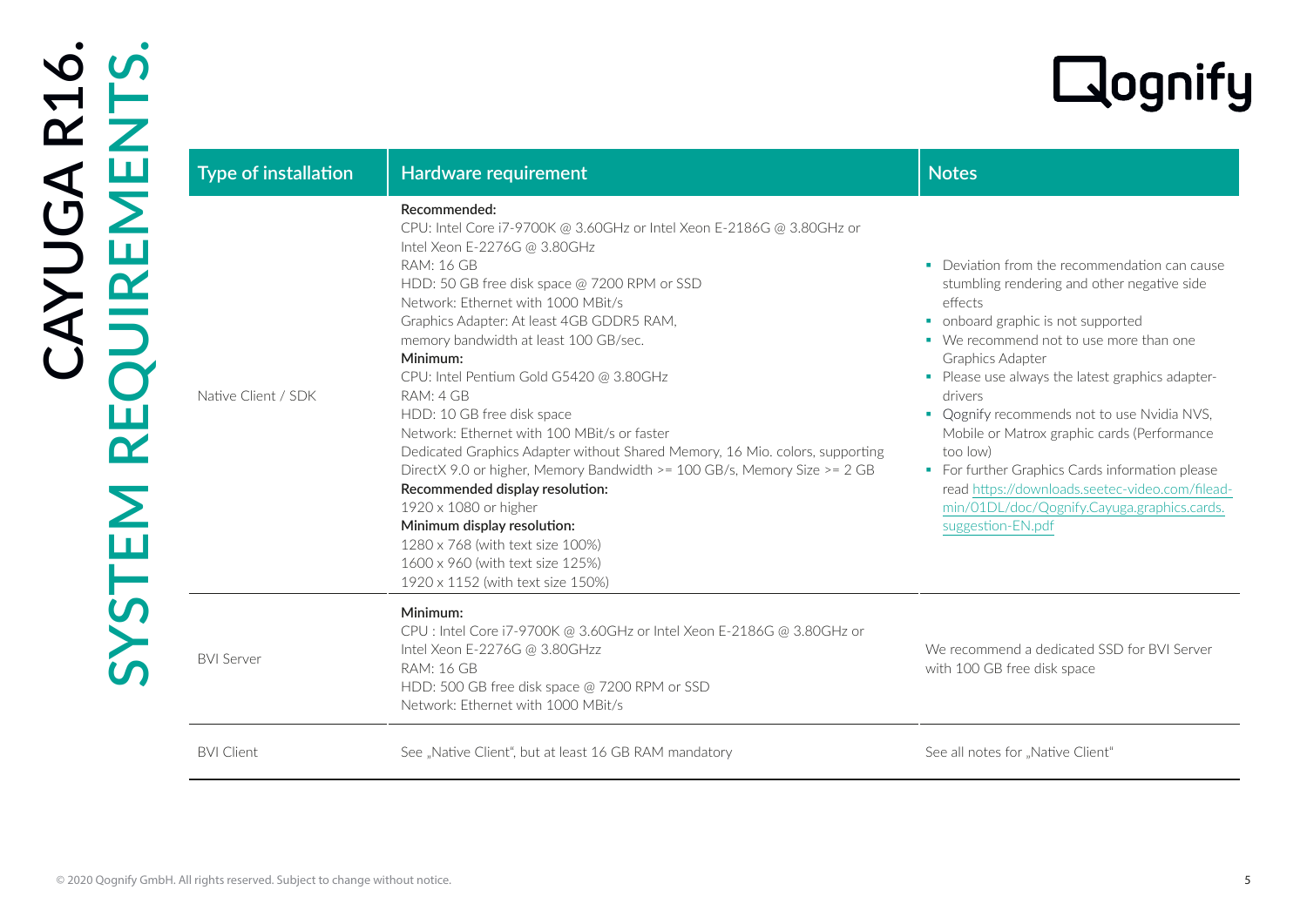# CO2020 CONTENT CONTENT CONTENT CONTENT CONTENT CONTENT CONTENT CONTENT CONTENT CONTENT CONTENT CONTENT CONTENT CONTENT CONTENT CONTENT CONTENT CONTENT CONTENT CONTENT CONTENT CONTENT CONTENT CONTENT CONTENT CONTENT CONTEN Please watch out for the latest updated System Requirements and Parameters on [https://www.qognify.com/wp-content/uploads/Software/Cayuga/Q\\_Cayuga-R16\\_System\\_Requirements\\_and\\_Parameter.pdf](https://www.qognify.com/wp-content/uploads/Software/Cayuga/Q_Cayuga_R16_System_Requirements_and_Parameter.pdf) Upgrades from R12 or newer don't require different hardware, if the configuration won't be modified and a 64-bit enviroment is already in use. CPU Cayuga and BVI are fully compatible with CPUs from Intel and AMD and general recommendations apply to both vendors. The best price-performance ratio can be expected with single-processor systems and a Processor Base Frequency >= 3 GHz Good references for main stream servers are https://en.wikichip.org/wiki/intel/microarchitectures/coffee\_lake - Memory\_Hierarchy and https://en.wikichip.org/wiki/intel/cores/cascade\_lake\_sp for highend servers. Windows $\circledR$  Operating System Please install always the latest OS updates. Support for Windows® 7, Windows® 8.x, Windows® Server 2008 (R2) and all 32 bit OS ended with Cayuga R14. Windows Clustering ■ Windows® Server 2012 (R2) not supported ■ Windows® Server 2016 not supported ■ Windows® Server 2019 not yet certified Virtual environments We recommend not to use clients in virtual environments, because the rendering performance is not satisfactory. ■ We recommend dedicated network interfaces. Virtualization could need more cpu power than its physical counterpart. We recommend direct attached storage or iSCSI. Because virtualization can in general decrease the performance, we recommend to test the planned server environment. Cayuga is compatible with Citrix XEN, VMware vSphere and Microsoft Hyper-V. Thin Clients Thin Client environments are not supported.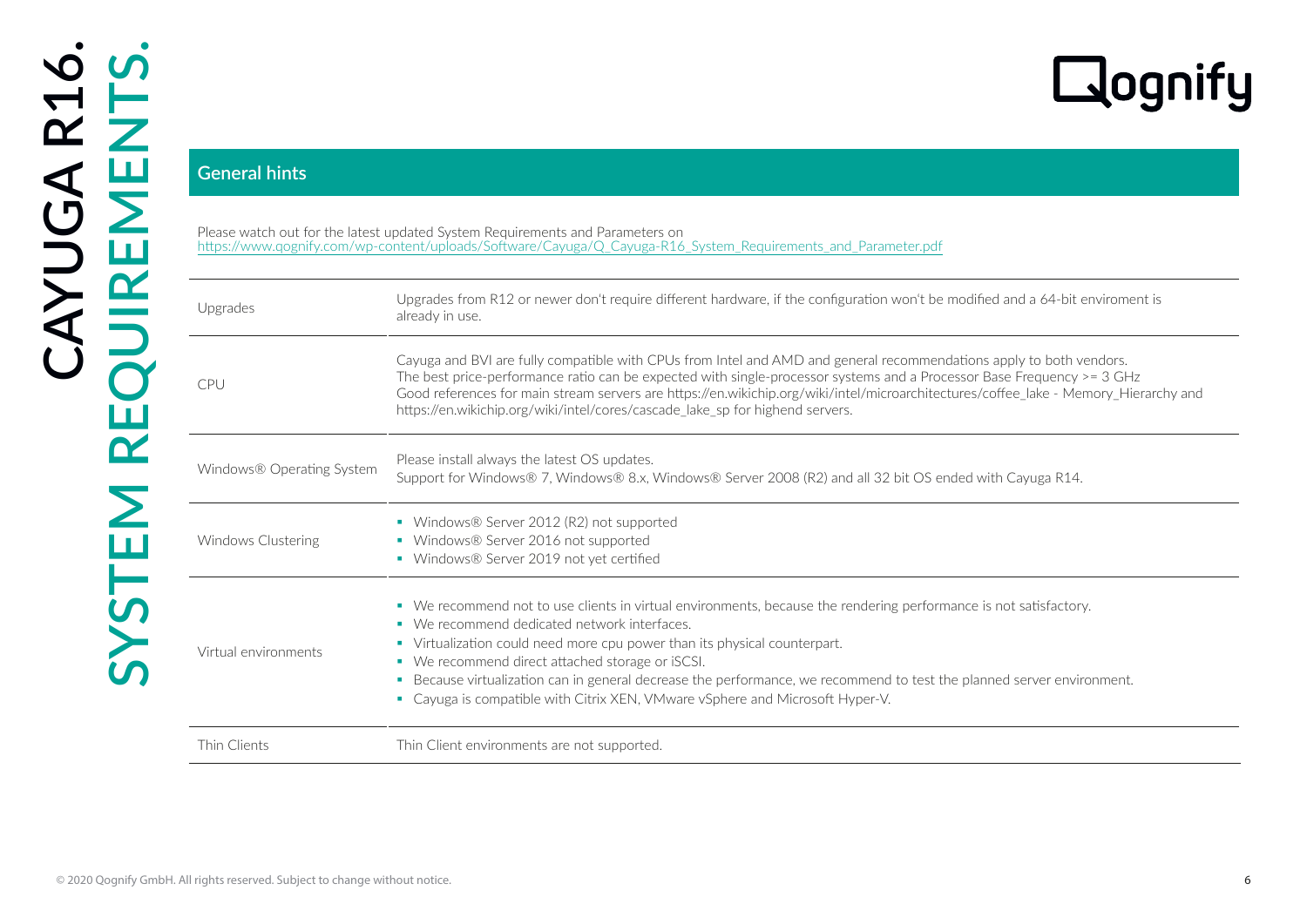| <b>General hints</b> |                                                                                                                                                                                                                                                                                                                                                                                                  |
|----------------------|--------------------------------------------------------------------------------------------------------------------------------------------------------------------------------------------------------------------------------------------------------------------------------------------------------------------------------------------------------------------------------------------------|
| CPU recommendations  | Video processing demands high CPU power. We recommend always to use the latest, most powerful CPU models.<br>You can find a comparison at https://www.cpubenchmark.net/high_end_cpus.html.<br>In general, we recommend single socket server with up to 10 physical cores.                                                                                                                        |
|                      | Please note: Web guard and Internet Security features must not be installed on Cayuga systems!                                                                                                                                                                                                                                                                                                   |
|                      | To run Cayuga software properly, it is important that you exclude specific locations, processes and certain network traffic. Without config-<br>uring these exceptions, virus scanning could use a high amount of system resources. Additionally the scanning process could temporarily<br>lock files, which could lead to a disruption in the recording process or even to database corruption. |
|                      | Do not perform a real time and system scan of Cayuga directories containing recording databases (by default C:\Program Files\Qognify, as<br>well as all folders under that location). Avoid also to perform a real time and system scan on archive storage directories.                                                                                                                          |
| Virus scanning       | Create the following additional exclusions:<br>- Cayuga installation directory (per default "C:\Program Files\Qognify") and all subdirectories.<br>- Path to Multimedia Database Zone(s)                                                                                                                                                                                                         |
|                      | Exclude real time network scanning on TCP ports: Please refer to "Qognify Cayuga Used Ports" document:<br>https://downloads.seetec-video.com/fileadmin/01DL/6.16.1/documentation/Qognify_Cayuga_R16_Used_Ports.pdf                                                                                                                                                                               |
|                      | Exclude network scanning of the following processes:                                                                                                                                                                                                                                                                                                                                             |
|                      | All processes starting with VMS_* (e.g. VMS_Client.exe)                                                                                                                                                                                                                                                                                                                                          |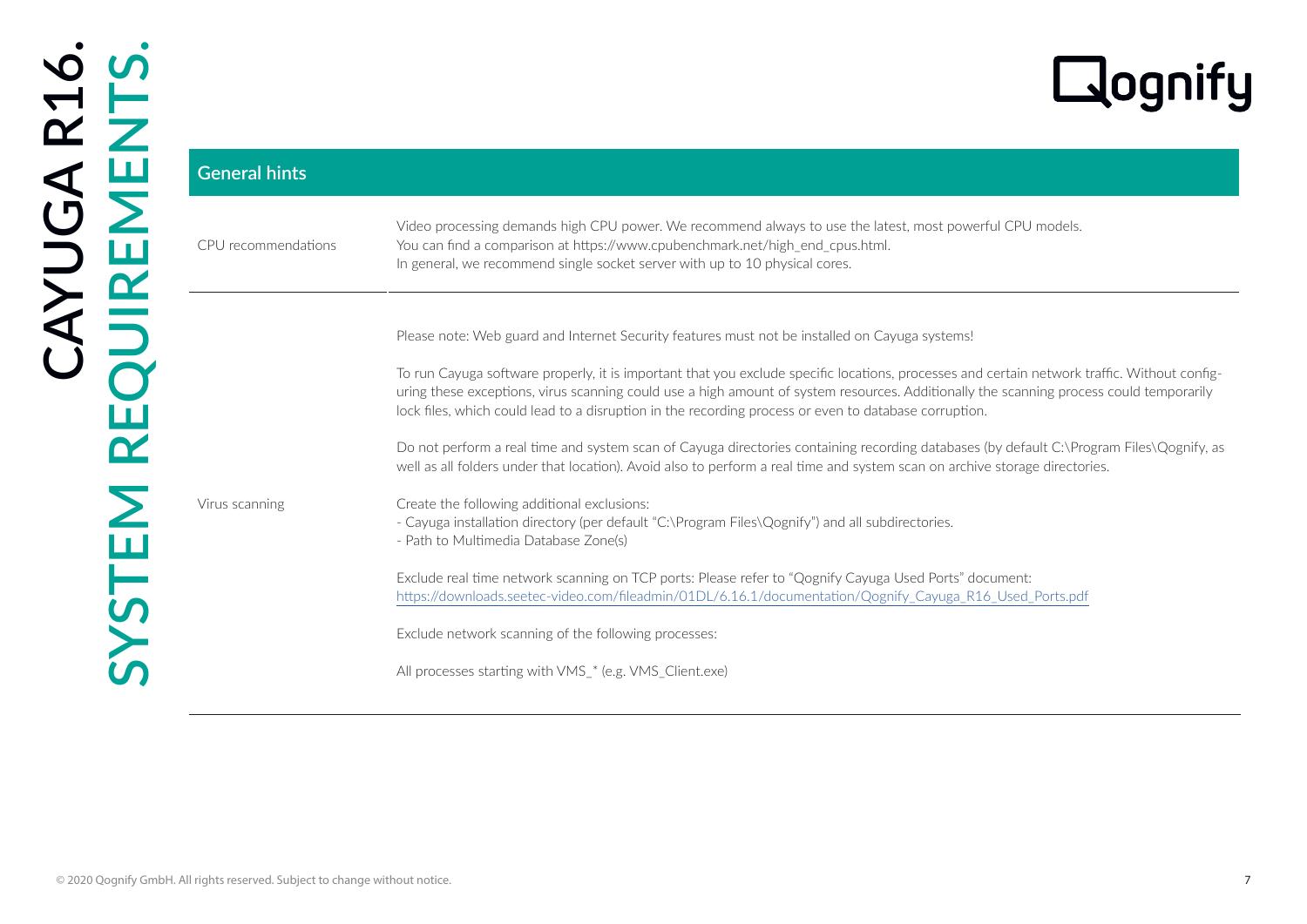| <b>General hints</b>                        |                                                                                                                                                                                                                                                                                                                                                                                                                                                |
|---------------------------------------------|------------------------------------------------------------------------------------------------------------------------------------------------------------------------------------------------------------------------------------------------------------------------------------------------------------------------------------------------------------------------------------------------------------------------------------------------|
|                                             | Multiple ports on the server computer must be available by default to allow the Cayuga software to function correctly in a network envi-<br>ronment with a firewall.                                                                                                                                                                                                                                                                           |
| Firewalls                                   | Please refer to "Qognify Cayuga Used Ports" document:<br>https://downloads.seetec-video.com/fileadmin/01DL/6.16.1/documentation/Qognify_Cayuga_R16_Used_Ports.pdf                                                                                                                                                                                                                                                                              |
| Network layout                              | Depending on the number of cameras in your system and the resulting network bandwidth used, you should consider to use multiple<br>separate networks for the cameras, the clients and the storage to prevent an overload on your network. This depends on the bandwidth.<br>Since the Cayuga/BVI Client does not need a direct connection to the cameras, the only module which needs access to both networks is<br>the Cayuga Device Manager. |
| Teaming / Bounding of<br>network interfaces | Please do not use these kind of functions!                                                                                                                                                                                                                                                                                                                                                                                                     |
| Multimedia Database<br>Filesystem           | We recommend NTFS for Microsoft Windows® with a cluster size of 64 KB and not to use Microsoft Windows® ReFS.                                                                                                                                                                                                                                                                                                                                  |
| Usage of cameras                            | Cameras should usually be referenced only once.<br>Configuring a camera multiple times per installation or in different installations will cause problems with several manufacturers.<br>Please contact Qognify Sales Engineering for further information.                                                                                                                                                                                     |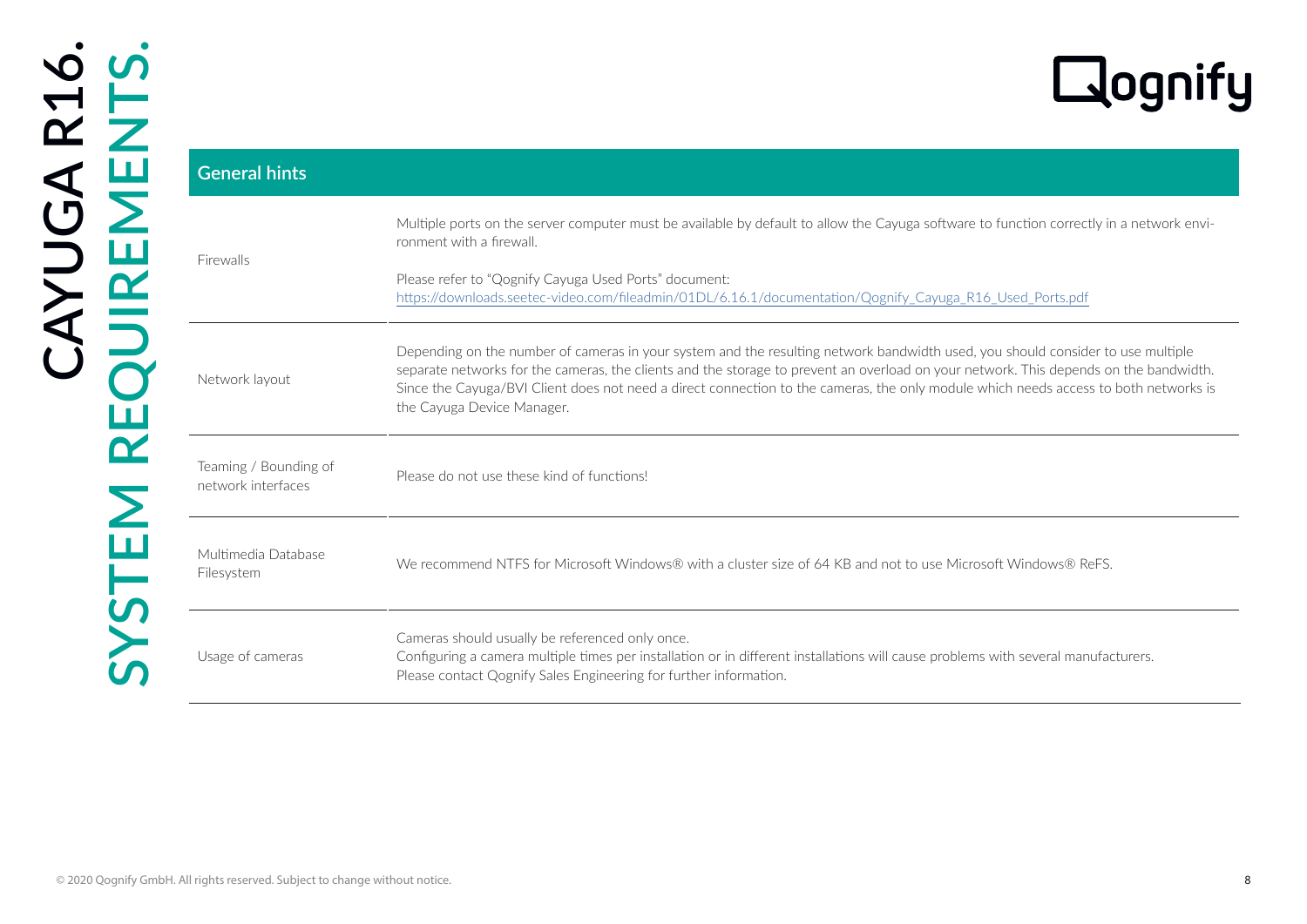|                                                                                                                                                                                                                                                                                                                  | <b>Laoqni</b>                                                                                           |
|------------------------------------------------------------------------------------------------------------------------------------------------------------------------------------------------------------------------------------------------------------------------------------------------------------------|---------------------------------------------------------------------------------------------------------|
| <b>Description and Comments</b>                                                                                                                                                                                                                                                                                  | <b>Value</b>                                                                                            |
| Maximum number of video channels to be served by Cayuga within one installation.                                                                                                                                                                                                                                 | 5000<br>Contact Qognify Sales Engineering for detailed project<br>planning in case you want to use more |
| Maximum number of video channels per Device Manager server. A reduction of the amount of video channels<br>might be advisable in dependence on the amount of video recordings to be stored.                                                                                                                      | 250<br>Contact Qognify Sales Engineering for detailed project<br>planning in case you want to use more  |
| Maximum number of video channels per Device Manager server, if also video analytics will run on the same<br>server. The final amount of video channels will depend on the performance consumption of the applied analyt-<br>ics software.                                                                        | -20 - 80                                                                                                |
| Maximum number of servers with installed service "Core Slave" being connected to the<br>one server running the service "Core Master".                                                                                                                                                                            | 250                                                                                                     |
| Maximum number of Device Manager servers running in a Cayuga system.                                                                                                                                                                                                                                             | 250                                                                                                     |
| Maximum number of AutoUpdaterClients in a Cayuga system.                                                                                                                                                                                                                                                         | 250                                                                                                     |
| Maximum time in minutes until all services are connected to the "Core Master" when the "Core Slave" has<br>failed (same time for switching back). A failover will happen when services cannot reach the "Core Slave" any-<br>more<br>(e.g. if the "Core Slave" or parts of the network are unavailable).         | 2 minutes                                                                                               |
| Maximum time in minutes until the secondary Device Manager has taken over control from the primary Device<br>Manager (same time for switching back). A failover will happen (if activated) when the primary Device Manager<br>is not accessible; the whole failover time span is determined to avoid flickering. | 2 minutes                                                                                               |